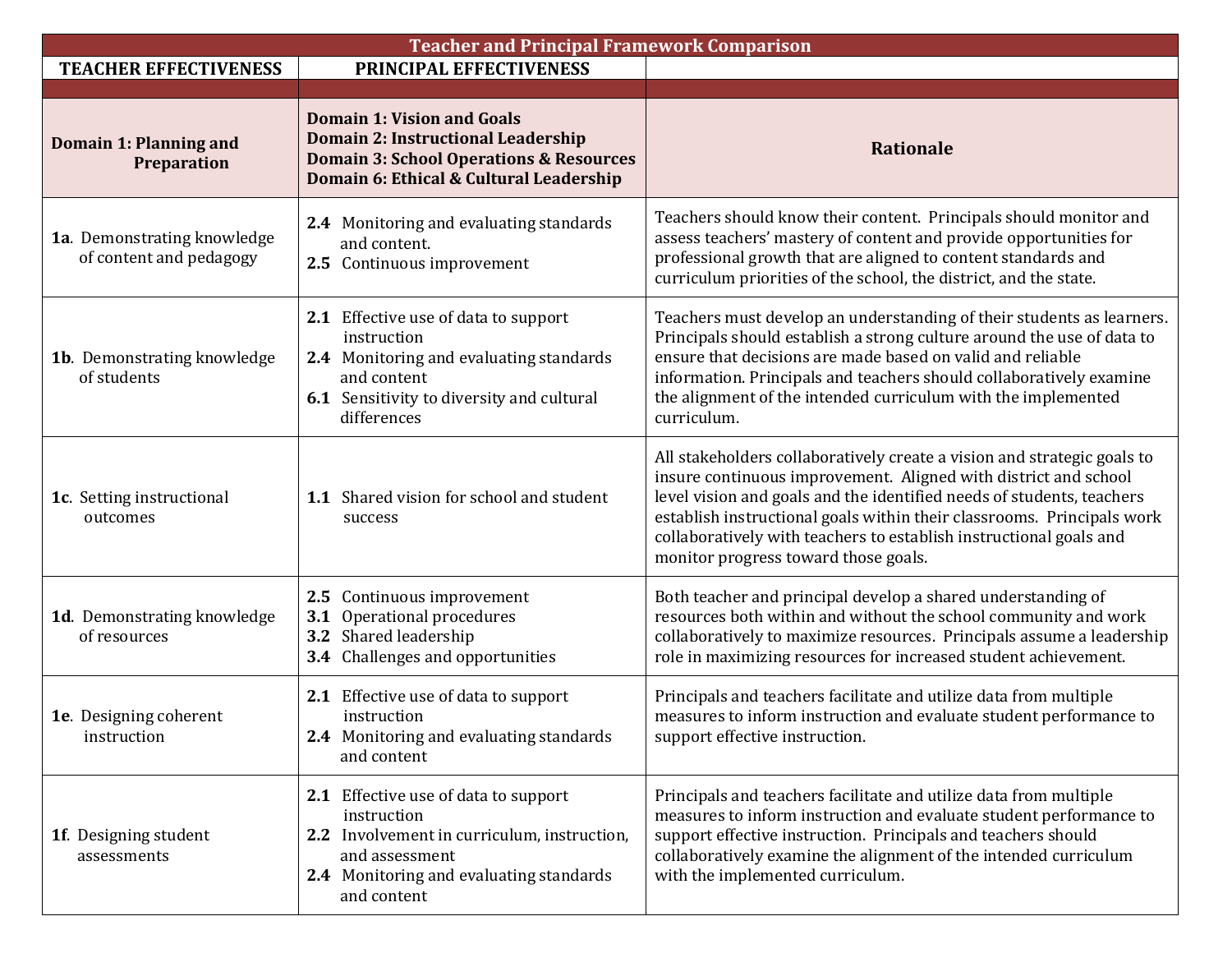| <b>TEACHER EFFECTIVENESS</b>                          | PRINCIPAL EFFECTIVENESS                                                                                                                                                                                         |                                                                                                                                                                                                                                                                                                                                                                |
|-------------------------------------------------------|-----------------------------------------------------------------------------------------------------------------------------------------------------------------------------------------------------------------|----------------------------------------------------------------------------------------------------------------------------------------------------------------------------------------------------------------------------------------------------------------------------------------------------------------------------------------------------------------|
|                                                       |                                                                                                                                                                                                                 |                                                                                                                                                                                                                                                                                                                                                                |
| <b>Domain 2: The Classroom</b><br><b>Environment</b>  | <b>Domain 2: Instructional Leadership</b><br><b>Domain 3: School Operations &amp; Resources</b><br>Domain 4: School, Student, & Staff Safety<br><b>Domain 5: School &amp; Community</b><br><b>Relationships</b> | <b>Rationale</b>                                                                                                                                                                                                                                                                                                                                               |
| 2a. Creating an environment of<br>respect and rapport | 4.1 Safe environment<br>4.4 Conflict resolution<br>5.3 Culture of dignity, fairness, and respect                                                                                                                | The principal makes emotional and intellectual safety a top priority<br>for staff and students and ensures a school culture in which students<br>and staff are respected, take responsibility for their own behavior, and<br>help others.                                                                                                                      |
| 2b. Establishing a culture for<br>learning            | 2.1 Effective use of data to support<br>instruction<br>2.4 Monitoring and evaluating standards<br>and content<br>3.3 High quality teachers                                                                      | Using data to support decision-making, the principal works with<br>teachers to establish high learning expectations for all students. The<br>result is a classroom culture in which students value and take pride in<br>both their learning and their work.                                                                                                    |
| 2c. Managing classroom<br>procedures                  | 4.3 Student behavior management                                                                                                                                                                                 | Principals and teachers work collaboratively with students to<br>establish a "single school culture" or model for behavior, where all<br>teachers enforce common protocols for classroom behaviors,<br>transitions in the hallways, cafeteria behavior, playground behavior,<br>and other student behaviors related to establishing an orderly<br>environment. |
| 2d. Managing student behavior                         | 4.1 Safe environment<br>4.2 Clear and consistent expectations<br>4.3 Student behavior management                                                                                                                | Principals and teachers work collaboratively with students to<br>establish a "single school culture" or model for behavior, where all<br>teachers enforce common protocols for classroom behaviors,<br>transitions in the hallways, cafeteria behavior, playground behavior,<br>and other student behaviors related to having an orderly<br>environment.       |
| 2e. Organizing physical space                         | 3.4 Challenges and opportunities<br>4.1 Safe environment                                                                                                                                                        | Principals work with teachers to ensure that the physical environment<br>is safe and optimal for student learning.                                                                                                                                                                                                                                             |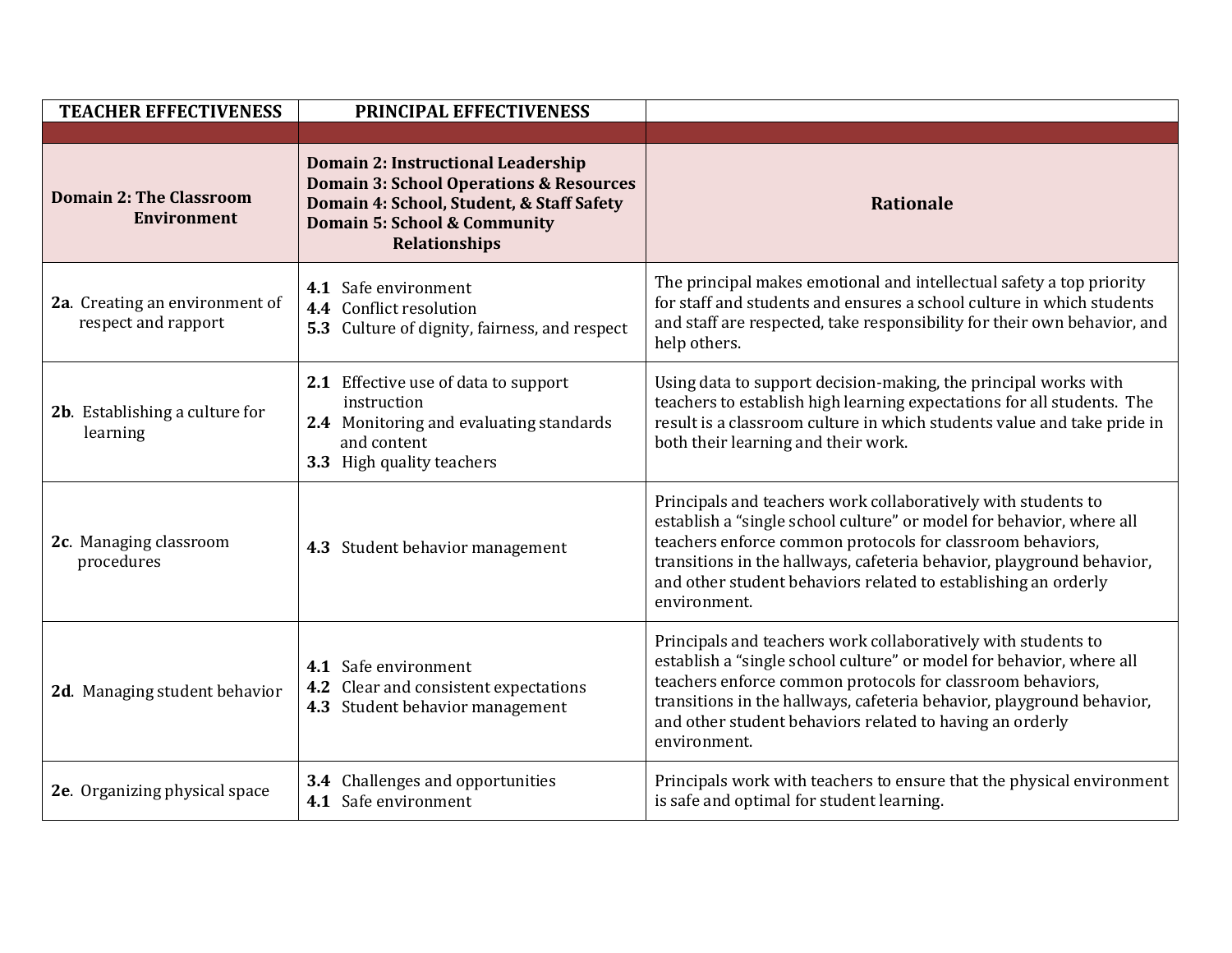| <b>TEACHER EFFECTIVENESS</b>                        | PRINCIPAL EFFECTIVENESS                                                                                                                                                                                                                |                                                                                                                                                                                                                                                                                                                                                                                                                                                                                                                                                                                                                     |
|-----------------------------------------------------|----------------------------------------------------------------------------------------------------------------------------------------------------------------------------------------------------------------------------------------|---------------------------------------------------------------------------------------------------------------------------------------------------------------------------------------------------------------------------------------------------------------------------------------------------------------------------------------------------------------------------------------------------------------------------------------------------------------------------------------------------------------------------------------------------------------------------------------------------------------------|
| <b>Domain 3: Instruction</b>                        | Domain 2: Instructional Leadership<br><b>Domain 3: School Operations and</b><br><b>Resources</b>                                                                                                                                       | Rationale                                                                                                                                                                                                                                                                                                                                                                                                                                                                                                                                                                                                           |
| 3a. Communicating with students                     | 3.3 High quality teachers                                                                                                                                                                                                              | Through the observation and evaluation process, principals provide<br>timely and constructive feedback and are able to coach their staff<br>related to the clarity and accuracy of communications with students.                                                                                                                                                                                                                                                                                                                                                                                                    |
| 3b. Using questioning and discussion<br>techniques  | 3.3 High quality teachers                                                                                                                                                                                                              | Through the observation and evaluation process, principals provide<br>timely and constructive feedback and are able to coach their staff<br>related to their skills in promoting high levels of student engagement<br>through questioning and discussion techniques.                                                                                                                                                                                                                                                                                                                                                |
| 3c. Engaging students in learning                   | 2.1 Effective use of data to support<br>instruction<br>2.2 Involvement in curriculum,<br>instruction, and assessment<br>2.4 Monitoring and evaluating<br>standards and content<br>2.5 Continuous learning<br>3.3 High quality teachers | Through the observation and evaluation process, principals provide<br>timely and constructive feedback and are able to coach their staff<br>related to skills in engaging students in the learning process.<br>Principals work collaboratively with staff in examining and analyzing<br>samples of student work as well as data collected from both formative<br>and summative assessments. Based upon reliable data, the principal<br>develops a professional growth plan for staff for the purpose of<br>continuous improvement.                                                                                  |
| 3d. Using assessment in instruction                 | 2.1 Effective use of data to support<br>instruction<br>2.2 Involvement in curriculum,<br>instruction, and assessment<br>2.4 Monitoring and evaluating<br>standards and content<br>3.3 High quality teachers                            | Through the observation and evaluation process, principals provide<br>timely and constructive feedback and are able to coach their staff in<br>effectively assessing students both formatively and summatively.<br>Principals work collaboratively with staff in examining and analyzing<br>samples of student work as well as data collected from both formative<br>and summative assessments. Just as principals learn to provide timely<br>and constructive feedback to staff, teachers also must learn to provide<br>timely, constructive, and appropriate feedback to students during the<br>learning process. |
| 3e. Demonstrating flexibility and<br>responsiveness | 3.3 High quality teachers                                                                                                                                                                                                              | Through the observation and evaluation process, principals provide<br>timely and constructive feedback and are able to coach their staff<br>related to their skills in demonstrating flexibility and responsiveness.                                                                                                                                                                                                                                                                                                                                                                                                |